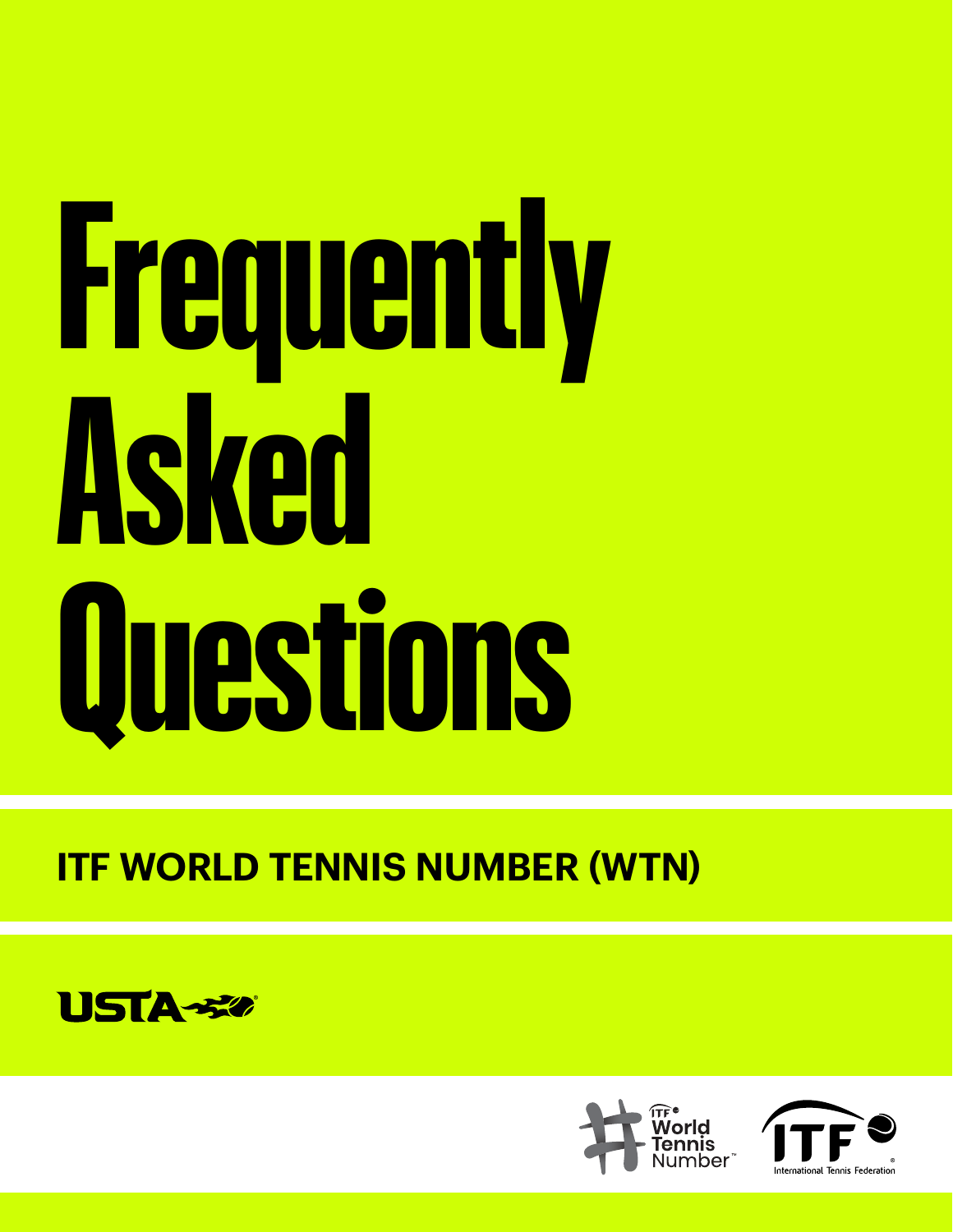# **FREQUENTLY ASKED QUESTIONS 2**



# **1. General**

### **What is the ITF World Tennis Number?**

The ITF World Tennis Number (WTN) provides a global standard for players. It is a 40-1 scale, with 40 being a beginner player and 1 being an elite professional. This scale is for all players, regardless of age, gender, or ability. Players will have a separate ITF World Tennis Numbers for singles and doubles.

ITF World Tennis Number was developed by the International Tennis Federation (ITF). The ITF is the international governing body of tennis that works with national associations worldwide to support the growth of the sport.

## **How do I get an ITF World Tennis Number?**

Participation in USTA and ITF events will result in a WTN rating. Players need match results in order to generate an initial rating. Initial WTN ratings may be at a lower "Confidence Factor" until more match results are recorded.

# **What are the benefits of the World Tennis Number?**

1. GameZone — Easily identify players at your level for closer matches, more

- fun and more improvement
- 2. Player Development Statistics to track your progress and help improve your game
- 3. Future Seeding, Selection and Flighting by WTN in USTA Ranked Tournaments and Level-Based Tournaments
- 4. International system Players from all over the world will be using the World Tennis Number
- 5. WTN to be used in ITF tournament selection
- 6. A tool for college coaches to evaluate prospective student-athletes worldwide and could be used for selection and seeding in college tennis events

7. Track favorite players, friends, professionals, local competition, team comparisons.

#### **Why is USTA partnering with ITF on WTN?**

To participate in the global standard for all tennis players, regardless of age, gender, or ability. The WTN facilitates more game enjoyment and development by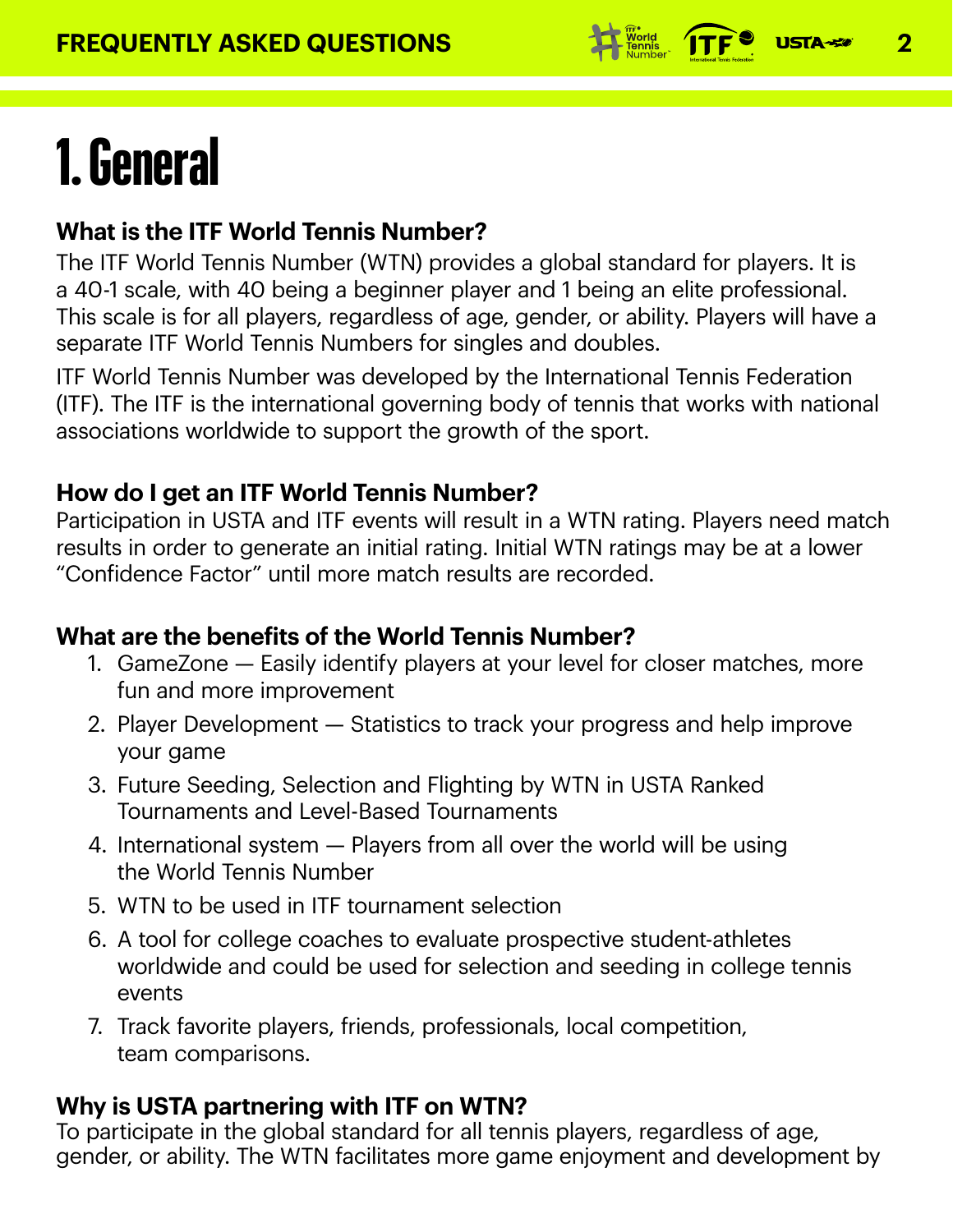### **FREQUENTLY ASKED QUESTIONS 3 1 FOR SERIES 17F<sup>S</sup> USTA-52**



bringing together more players at a given playing level in any given geographic area. This reduces costs and makes tennis more inclusive and accessible.

# **How will WTN be used in the United States?**

Here are a few ways the United States plans to use WTN in the near future:

- Ratings-based events
- Selection and seeding in USTA junior tournaments

- A tool for college coaches to evaluate prospective student-athletes and selection/seeding into college/open tournaments
- ITF junior and pro acceptance

### **When will USTA start to use the WTN?**

In 2022, the USTA will begin a phased rollout of various WTN usage.

# **Where can I find my WTN and WTNs of other players?**

You can access your WTN and WTNs of other players by signing into your account on usta.com and viewing player profiles.

# **Will college coaches use WTN?**

WTN will become one of the key tools college coaches may use to assess players worldwide. Most every nation where a college coach is recruiting will be providing their national association results to WTN. The significance of having many nations providing data is that it allows for an apples-to-apples comparison amongst players of various parts of the world. More data = more accuracy.

# **What cost is associated with WTN?**

WTN is free. There are no costs associated with WTN for players or providers.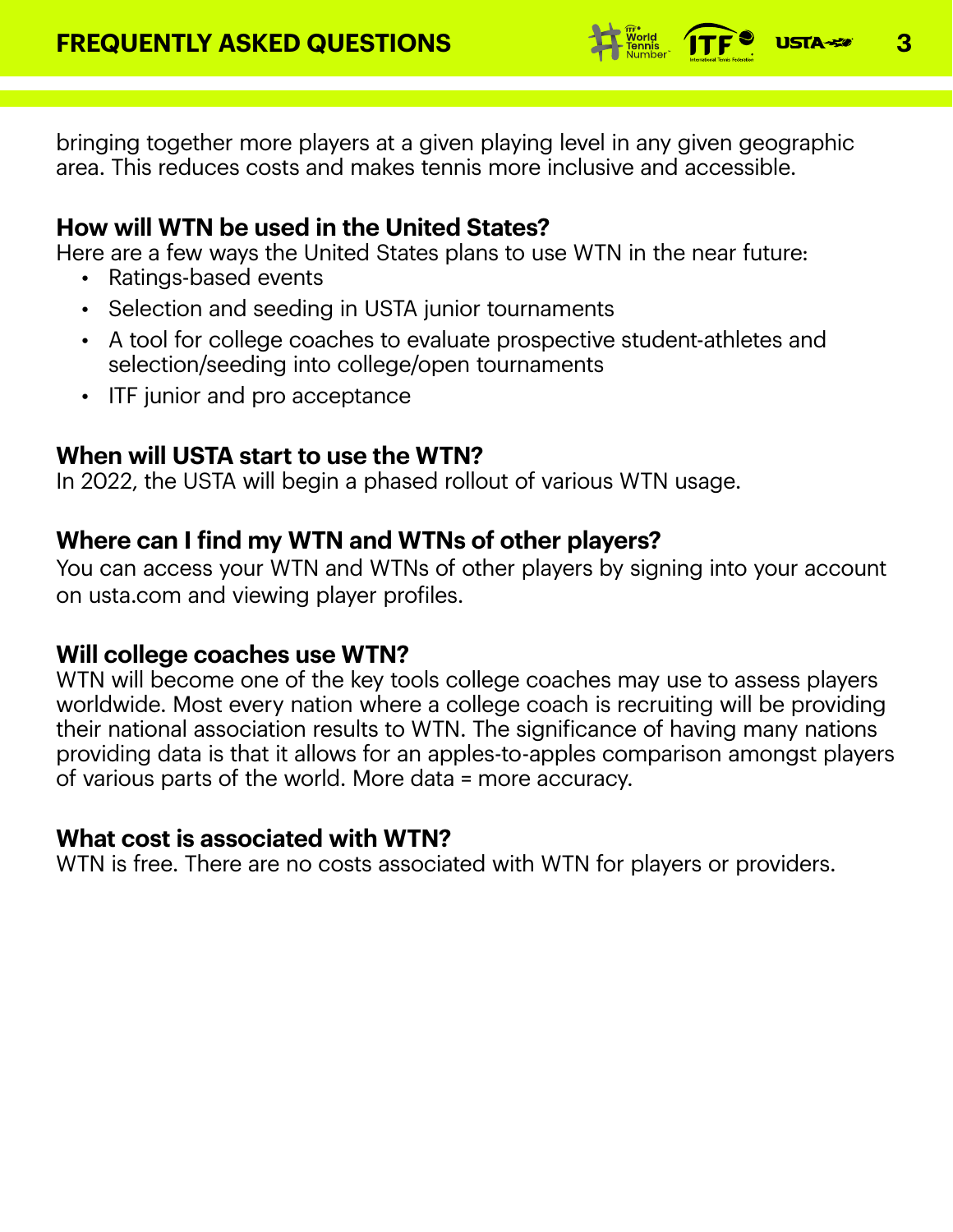### **FREQUENTLY ASKED QUESTIONS 14 FILM CONTROL TO USTA-50**



# **2. Technical**

# **How is WTN calculated?**

The WTN algorithm uses match result data as provided by a player's national association (USTA) to calculate your WTN. Results provided by the USTA from as far back as 2016 can be used in calculating your rating. The more data used, the more accurate the rating. Pre-match ratings of both players are used by the algorithm to project what it thinks the outcome of your match will be. Your WTN changes depending on your match score and how it compares to the projection. Current results carry more weight than older results. Over time, a result carries less and less weight in your rating calculation. Match results are analyzed at set level; the algorithm takes into account each individual set as its own result.

# **When are WTNs updated?**

The WTN Rating is published each Wednesday at approximately 3:00am EST.

# **Why is WTN updated weekly?**

WTN is updated weekly due to the vast amount of data and the frequency with

which the data is contributed. There are over 135 national associations providing data every day. With this amount of data, a weekly release of updated WTNs is most sensible. From a developmental standpoint, weekly updates are plenty of data points. For these reasons, the ITF feels that weekly is the best interval on which to update WTNs.

# **What is GameZone?**

GameZone is the range of player ratings where you will achieve the most competitive matches. This range will include players with slightly higher and lower WTNs than your own. Gaining match results within your GameZone is the fastest way to improve your WTN.

#### **How is GameZone determined?**

GameZone is your range of opponents where either player would have a probability of winning the match of between 35%–65%.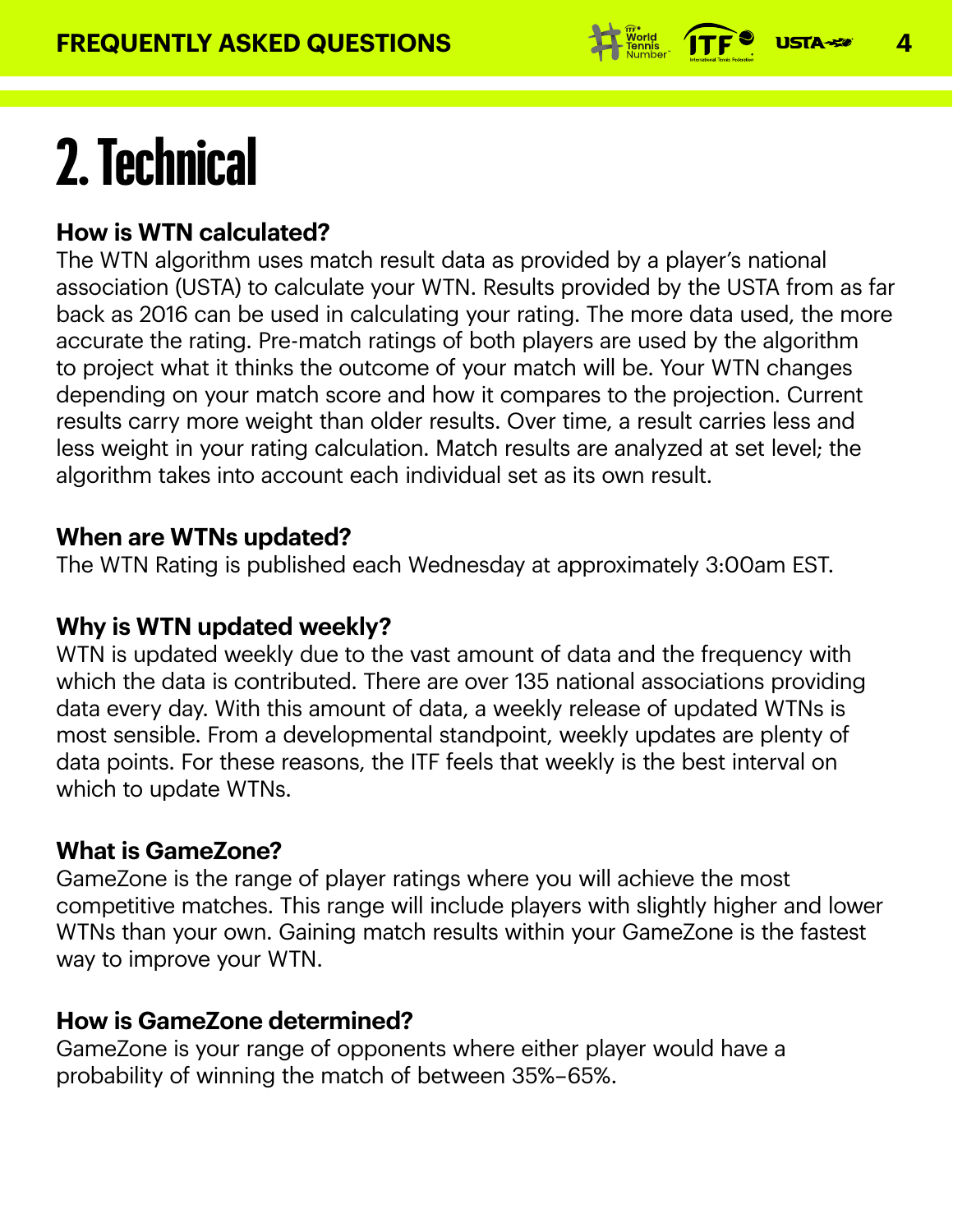#### **FREQUENTLY ASKED QUESTIONS 19 FOR SERVICE 19 PREQUENTLY ASKED QUESTIONS**



# **What is the Confidence Factor?**

The Confidence Factor is a measure of how accurate your rating is. A blue checkmark to the right of your WTN indicates a high level of confidence in your rating's accuracy. A gray checkmark to the right of your WTN indicates a lower level of confidence in your rating's accuracy. In order to increase your confidence factor, you'll need to add more match results to your WTN profile.

#### **How is Confidence Factor calculated?**

Confidence Factor uses many statistics. Prominent metrics include +total matches, how current the matches are, total opponents, and confidence factor of opponents.

#### **What is the relationship between the WTN rating and its Confidence Level?** The Confidence Level is derived from a quantity called rating deviation in the Glicko-2 methodology. A player's rating is a central measure of his/her estimated ability. The rating deviation augments the knowledge of that estimate by providing a measure of uncertainty around that central measure. As the rating deviation decreases, the algorithm becomes more certain on the central estimate. Confidence Level is a transformation of rating deviation.

The Confidence Level can have a significant impact on a player's rating. Faced with the same set of results, two players with the same rating, but with different Confidence Levels, will experience different rating updates. The player with a lower Confidence Level will see his/her rating fluctuate more.

The factors that make the Confidence Level change are stated in the previous section.

# **Are weightings applied for levels for types of tournaments?**

Currently, all tournaments and competition types have the same weight; the pertinent factor for updating the rating is the opposing player's rating.

# **What is the effect of a long time off court?**

During time periods in which a player does not compete, his/her rating remains unchanged, but his/her confidence level decreases. This is the way the algorithm captures the increased uncertainty around a player's rating.

Players who do not take part in competition for a significant period, caused by injury, off-court issues or other factors, will have a lower confidence level when they return to play. The algorithm will react more strongly to the results as it tries to calibrate the player's rating after a long absence of data.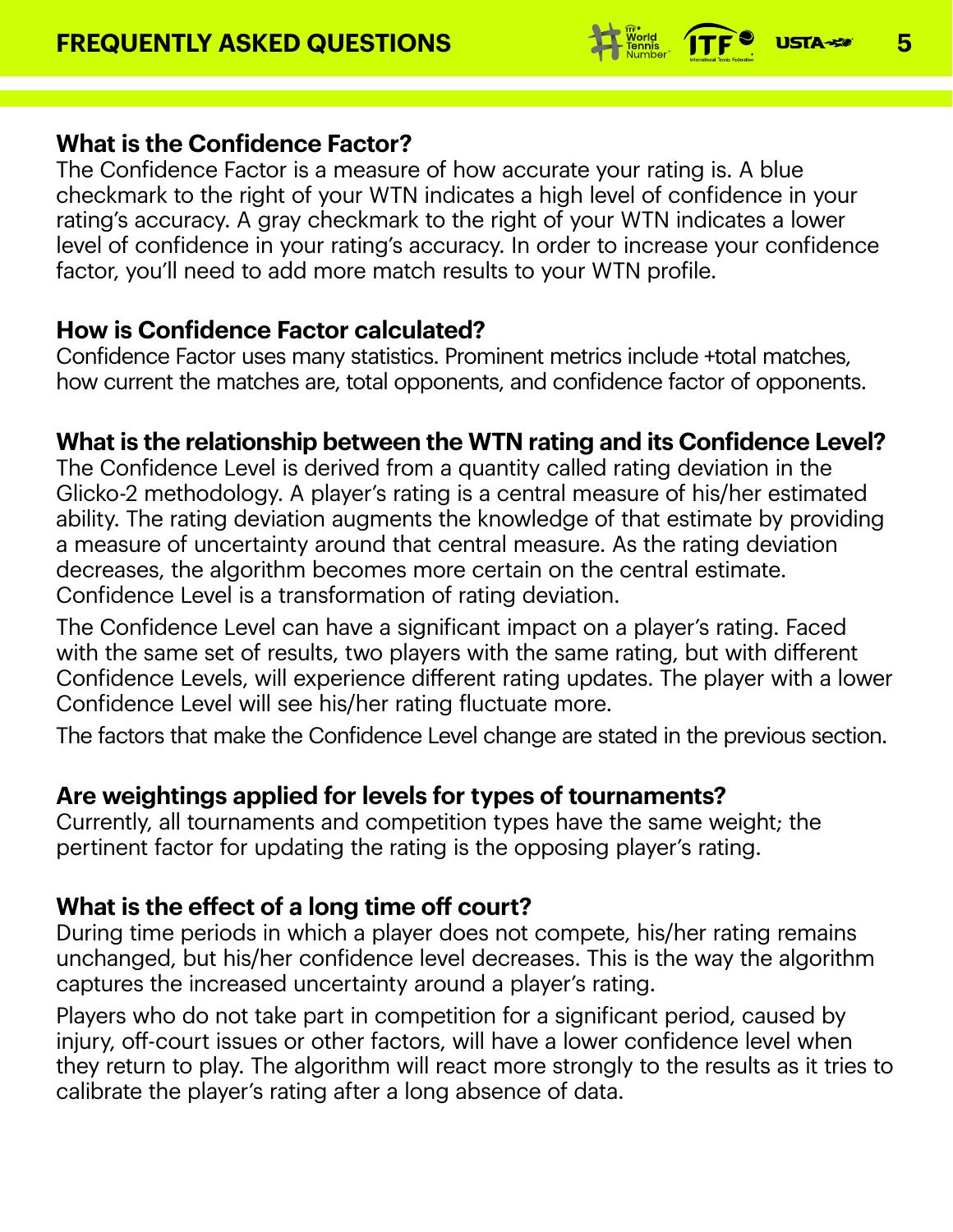#### **FREQUENTLY ASKED QUESTIONS 19 FOR LIFE 2009 1974-420 6**



# **My WTN is wrong. What can I do?**

If you see an incorrect match result on your WTN, please contact the event director to have this reviewed. Your WTN will automatically update the following week if a change was made.

If it has been more than two weeks since the completion of an event and you find results are missing, please send an email to **[customercare@usta.com](mailto:customercare%40usta.com?subject=)** with these details:

Any tournament or league match that is recorded on a USTA platform will count towards your WTN. The result will count toward WTN regardless of whether or not WTN was used to select, seed or flight players.

- Player's Name
- Player's USTA Number
- A link to the event page
- Division

# **I won my match. Why did my rating go down?**

Your match results, despite winning, may not have met or exceeded the algorithm's projection.

# **I lost my match. Why did my rating go up?**

Your match results, despite losing, may have exceeded the algorithm's projection.

## **What match results will count towards my WTN?**

# **How can I improve my WTN?**

You'll need to consistently outperform the algorithm's expected result.

#### **How do defaults affect my rating?** Defaults are not factored into a player's WTN.

#### **Does a default or retirement impact my WTN?** A default does not count toward a player's WTN. A retirement where a set has been completed does count toward a player's WTN.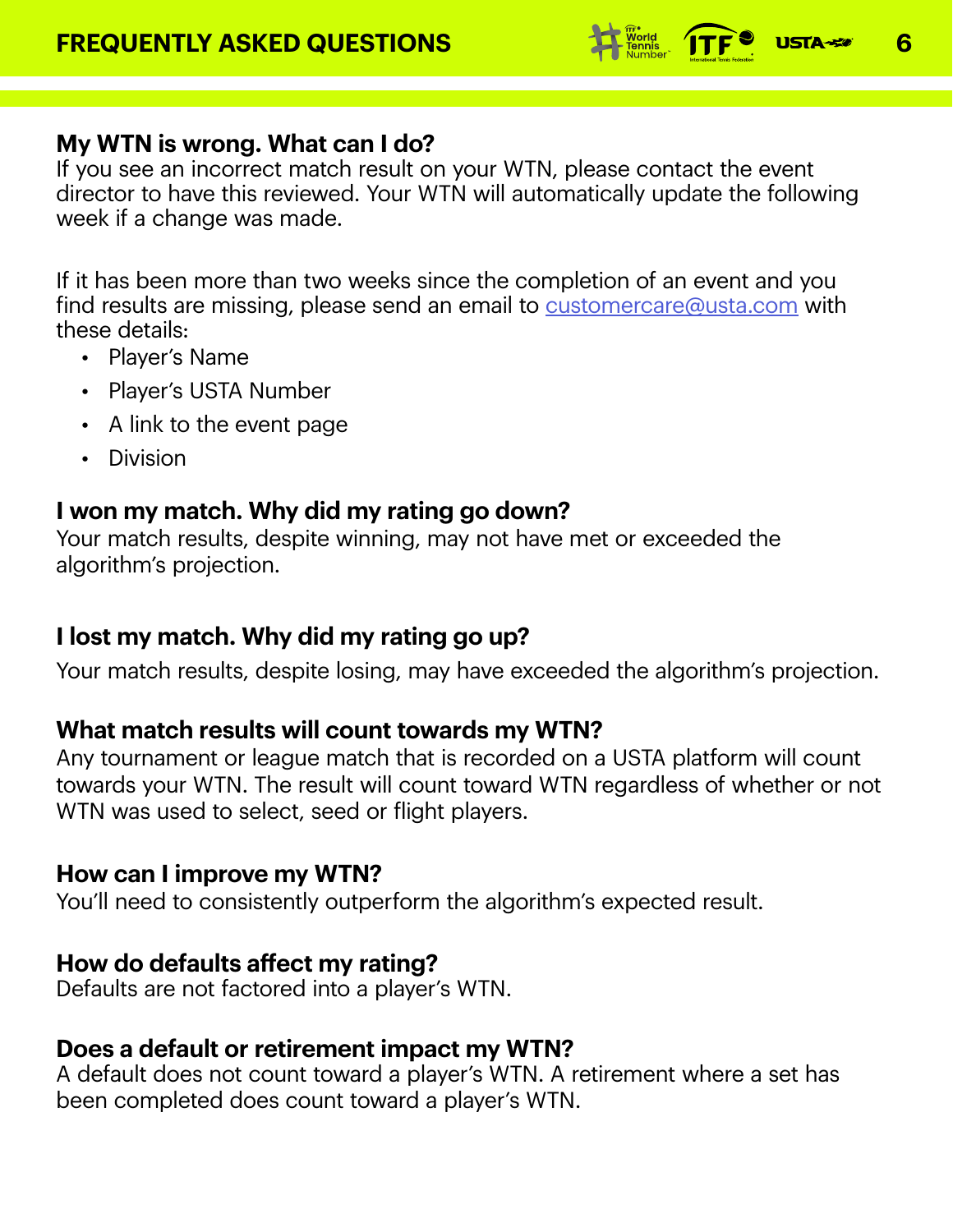# **FREQUENTLY ASKED QUESTIONS 7**



# **3. WTN Usage in USTA Play**

# **Will WTN be used in USTA junior tournaments?**

Each Sectional/District Association will determine the method of seeding and selection for their events and how the World Tennis Number may be used (L3 closed - L7). There will be no changes to any selection processes for National L1- L3 open events at this time. The USTA does plan to use it as a tool at the Summer Team Events and it can also be used as part of the existing seeding criteria for any L1-L3 open events.

# **Will WTN be used in USTA Junior Circuit?**

Sometime in 2022, tournament directors will have the discretion to use WTN to select and group/flight players.

#### **How do I know if my USTA tournament is using WTN?** If and how your tournament is using WTN will be indicated on the tournament homepage.

# **Will WTN be used in USTA Junior Team Tennis?**

Considerations are underway for potentially replacing Junior NTRP with WTN. Currently, the Junior NTRP is used to group players into appropriate divisions (beginner, intermediate, and advanced). For National Championship JTT, Junior NTRP is currently used as a benchmark to require players at 3.5 and above to play at the advanced level.

# **Will Green Dot play be credited towards a WTN?**

Green Dot and Yellow Ball results are credited towards a player's WTN as long as all players with a match are at least 9-years-old.

# **What is the relationship between USTA League and WTN?**

Although WTN is not being used for USTA League play, all USTA league match results are included in the calculation of a player's WTN. Adult League players will be able to track changes in their WTN week to week.

#### **Can I file a Self-Rate NTRP Grievance based on my WTN?** No, self-rate NTRP grievances will not take into account a player's WTN.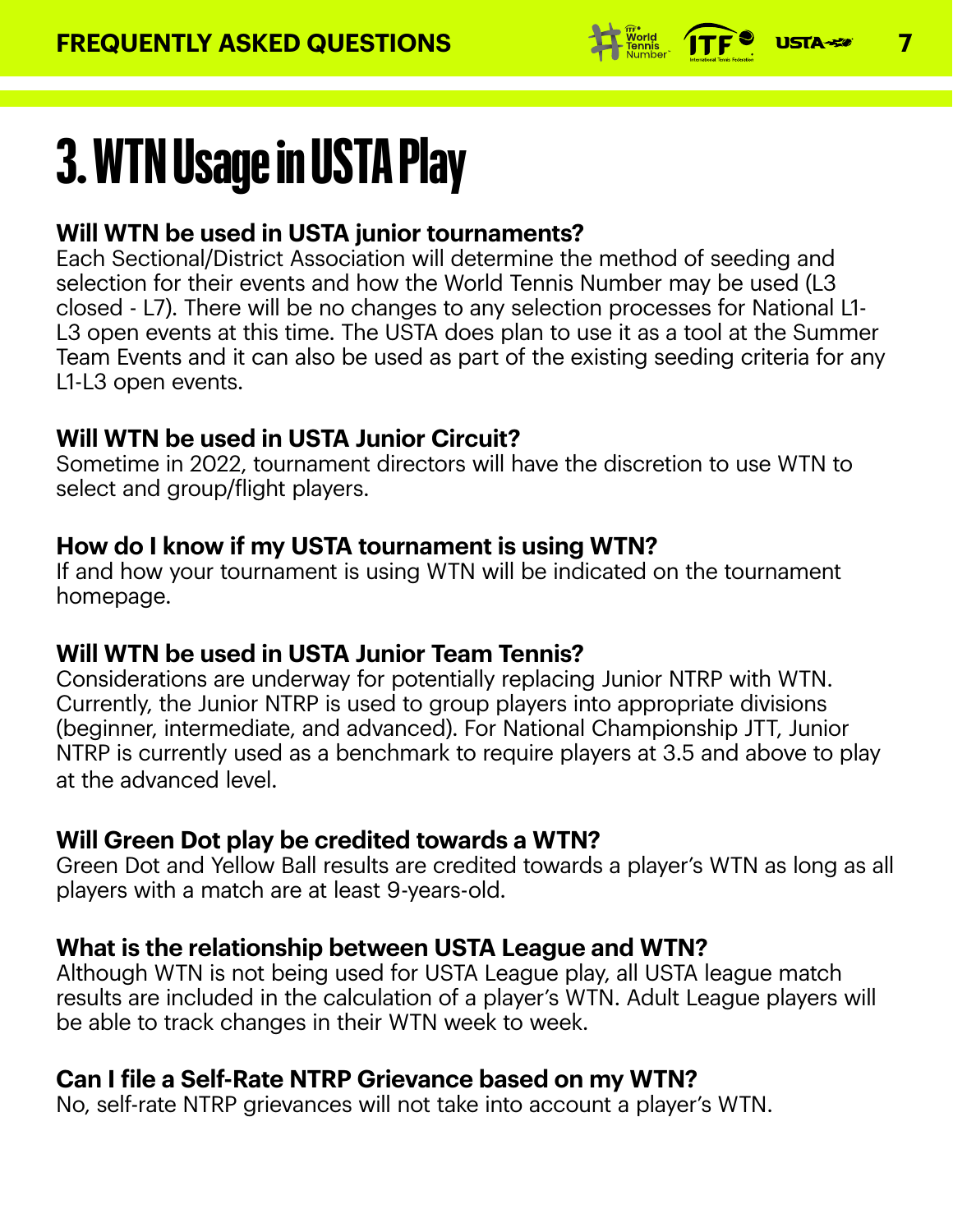

# **4. WTN Relation to other Ratings/Rankings**

**Will the ITF World Tennis Number replace NTRP and are there any plans to use WTN in USTA League?**

The USTA has no current plans to replace NTRP. The NTRP rating system will continue to serve as the foundation of the USTA Adult League program.

# **What are the main differences between NTRP and WTN?**

There is no direct one-to-one comparison between NTRP and WTN due to many differences in each rating system. For instance:

- 1. WTN and NTRP operate using two, distinct algorithms.
- 2. The match results that make up a player's Computer Rated (C) NTRP rating and WTN will not always be the same.
- 3. WTN has a separate singles and doubles rating, while NTRP takes singles and doubles results into account for a single rating.
- 4. NTRP and WTN handle mixed doubles matches differently.
- 5. WTN ratings are calculated and published once per week, whereas NTRP is

# **How does WTN rating differ from a USTA Ranking?**

Match wins make up your USTA ranking. Ranking points are awarded by either points per round or points per win, depending on the tournament level. Match scores make up your WTN rating. Match scores are analyzed at set level. The algorithm takes into account each individual set as its own result.